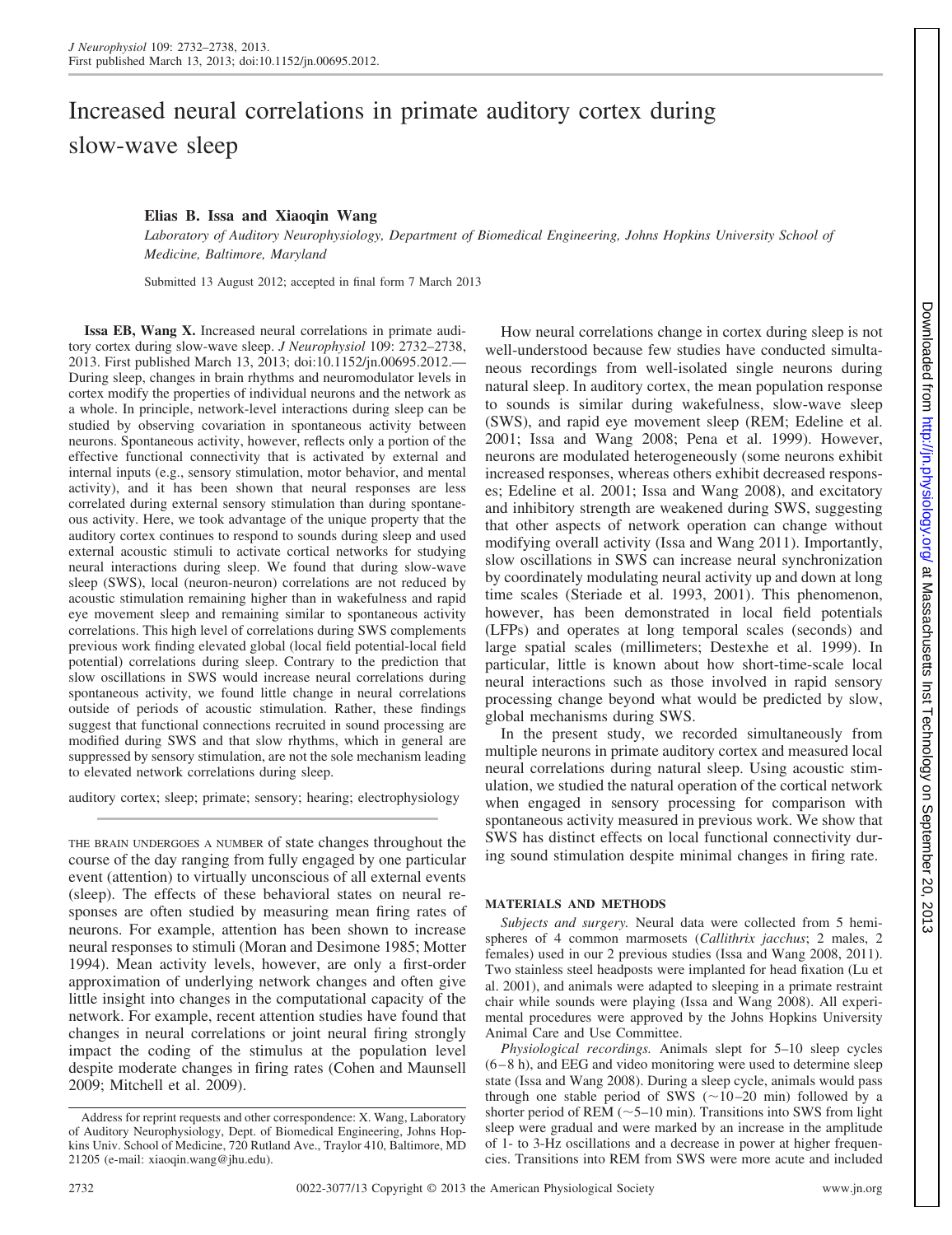an increase in power at high  $(>10$  Hz) frequencies and a noticeable decrease in muscle tone as the marmoset tail would drop and uncurl.

Extracellular activity was measured using 2- to  $5-M\Omega$  tungsten microelectrodes (A-M Systems). Spike waveforms were sorted online using a template-matching algorithm (Worgotter et al. 1986). Units were not recorded unless well-isolated and stable so that they could be reliably tested across behavioral states. After isolating one unit and waiting for further settling of the electrode, we would encounter a second unit in 10-20% of cases resulting in a paired recording. Only stable paired recordings that could subsequently be tested in all three sleep states (wakefulness, SWS, and REM) were included in analysis. Cases where a second unit was only present for one or two sleep states were not included. If waveforms from two units were difficult to sort or overlapping, the electrode was moved until one unit, the other, or both were clearly discernible. Mean signal-to-noise ratio (SNR) of units in paired recordings was 23 dB (peak-to-peak amplitude/standard deviation  $= 14x$ ). Our methods of paired recordings closely followed Zohary et al. (1994), who used a similar algorithm and criteria for spike sorting. Despite the overall recording quality, we found that  $\sim$ 10% of spikes were misclassified on average [area under receiver operating characteristic (ROC) of pairwise waveform distances between neurons vs. within a given neuron]. This number pools over variation over the course of a recording (up to 2 h) and is thus an upper limit on classification error. Although poor spike assignment can artificially boost the absolute magnitude of correlations (Ecker et al. 2010), we were primarily interested in the relative correlation levels across states and not their absolute magnitudes. As a result, repeating analyses using only pairs of units with low misclassification error did not change the main findings.

Neural activity was recorded in primary auditory cortex (A1) and lateral belt (LB; see Issa and Wang 2008). Data from A1 and LB were pooled together in analysis since modulation of neural responses during sleep is similar in A1 and LB (Issa and Wang 2008), and only a small sample of neuron pairs was recorded in LB ( $n = 12$  out of 72 pairs used in main analysis). LFPs (band-pass filtered, 1–300 Hz) were only collected in 2 hemispheres in 2 animals (1 male, 1 female). Spiking activity and LFPs were measured on the same electrode raising the concern that low-frequency energy from spike waveforms could leak into the high-frequency range of the LFP, creating spurious unit-LFP correlations. We addressed this concern in three ways. First and foremost, all of our conclusions were based on relative comparisons across the three behavioral states (awake, SWS, and REM) and not on absolute values. Given that spiking levels are similar across these three states (Issa and Wang 2008), spike-LFP cross talk is not expected to introduce differences across behavioral states. Second, we limited our analysis to power below 120 Hz, which was well below the low-pass filter cutoff (300 Hz). Third, as an extra precaution, we only used units with 20-dB SNR in our analyses as we found that high SNR units (>22 dB) created correlations in the upper LFP frequencies  $(120-300 \text{ Hz})$ .

*Stimuli.* Stimuli consisted of tones, noise, sinusoidal amplitudemodulated tones, click trains, and marmoset vocalizations. Stimuli were chosen to optimize the response of the first neuron encountered in a pair as detailed in our previous work (see Issa and Wang 2008). In the 10 –20% of recordings where a second neuron was isolated, we would continue using the same stimuli optimized for the first neuron under the assumption that nearby neurons tend to be driven by similar stimuli. An average of seven stimuli were tested per pair in all three behavioral states, and neurons were well-driven on average (mean per unit  $= 6 \text{ SE}$  above baseline). Stimuli were delivered in free field in a soundproof acoustic isolation chamber from a speaker located 0.9 m directly in front of the animal.

*Analysis.* An adaptive windowing algorithm was used for event detection (Issa and Wang 2008; Legendy and Salcman 1985). Event windows from both units in a pair were concatenated, and driven firing rates were computed over this larger window (driven activity: median analysis window  $=$  435 ms) and spontaneous rate-subtracted.

Spontaneous firing rates were estimated using the prestimulus period (spontaneous activity: median analysis window  $=$  500 ms). For LFPs, we computed the power spectral density using the Welch movingaverage method (100- or 128-point Hamming window, 50% overlap of segments) across the complete trial (spontaneous and driven periods, median analysis window  $= 700$  ms) to ensure more accurate estimates of power in low frequencies; similar results were obtained using only the spontaneous (median analysis window  $= 200 \text{ ms}$ ) or the first 200 ms of the driven window to compute LFP power. Spectral power was computed in seven frequency bands:  $\delta = 0.7{\text -}4.2 \text{ Hz}, \theta =$ 4.2–7.5 Hz,  $\alpha = 7.5$ –12 Hz,  $\beta = 12$ –20 Hz,  $\gamma = 20$ –50 Hz, high- $\gamma$  $(h\gamma) = 40 - 120$  Hz, ultra-h $\gamma = 120 - 300$  Hz. Spectrum estimates were normalized by the sum of the power in all frequencies and rescaled by the original power of the raw signal yielding units of  $V^2$ /Hz. In the present study, correlations were computed between neural firing rates and LFP power (see our previous study for spike-field coherence measures during sleep; Issa and Wang 2011).

Correlations between two simultaneously recorded units or between units and LFP power were computed using a normalized correlation measure (Bair et al. 2001):

$$
\rho = \sum_{i=1}^{\text{trials}} \frac{(r_{i,1} - \mu_1)}{\sigma_1} \cdot \frac{(r_{i,2} - \mu_2)}{\sigma_2} = \sum_{i=1}^{\text{trials}} z_{i,1} \cdot z_{i,2}
$$

where  $r_i$  are the firing rates (or LFP power) on the *i*th trial that are mean-subtracted and normalized by the standard deviation across all trials to obtain  $z$ -score  $z_i$ . It is important to note that simple increases in mean firing rate or in overall LFP power (e.g., during SWS) would not increase correlations since *z*-scored rates/power are mean-corrected and variance-normalized. Neuron-neuron or neuron-LFP pairs were only included in correlation analysis if tested in all three behavioral states such that all comparisons (awake vs. SWS and awake vs. REM) are based on an equal number of recorded pairs tested with identical stimuli. It is important to note, however, that the pool of neurons used in neuron-neuron analyses was only partially overlapping with the neurons used in neuron-LFP analyses (21 of 72 total pairs) because LFPs were only recorded in *monkeys 3* and *4* (whereas paired recordings were also made in *monkeys 1* and *2*) and LFP analyses excluded neurons with large waveforms (which was typical of paired recordings where isolation was particularly strong). Restricting neuron-LFP analyses to only those neurons also present in neuron-neuron analyses resulted in similar trends as the larger neuron-LFP pool. Correlations were computed for all stimuli tested regardless of auditory drive. Unless otherwise noted, we report the mean correlation for each pair by averaging across stimuli. Repeating our analyses using a subset of stimuli that passed an auditory drive criterion (response of both units in a pair  $>6$  SE above baseline;  $n =$ 45 pairs of 72 recorded) did not change results. Our approach was similar to a previous study that also collapsed correlations across all stimuli (Zohary et al. 1994) because of limited variation in correlation measures across stimulus type or drive (Gutnisky and Dragoi 2008; Kohn and Smith 2005). Correlations were computed over large windows (hundreds of milliseconds) since we saw little evidence of synchrony at finer time scales (tens of milliseconds) suggesting a low likelihood of recording two directly connected neurons. We did not test longer time-scale correlations since our data were not collected continuously but in a trial-by-trial fashion precluding long (seconds or more) time windows. Mean differences were tested for significance using the Wilcoxon rank-sum test. Linear correlations were computed using the Pearson correlation coefficient, and values were Fisher *z*-transformed before statistical testing of significance. Percentage gain measures comparing two behavioral states were computed using %Gain =  $100 \cdot (state \, I - state \, 2) / max($ *state 1* $|$ *, state 2* $|$ *)*. In all figures, error bars represent  $\pm 1$  SE.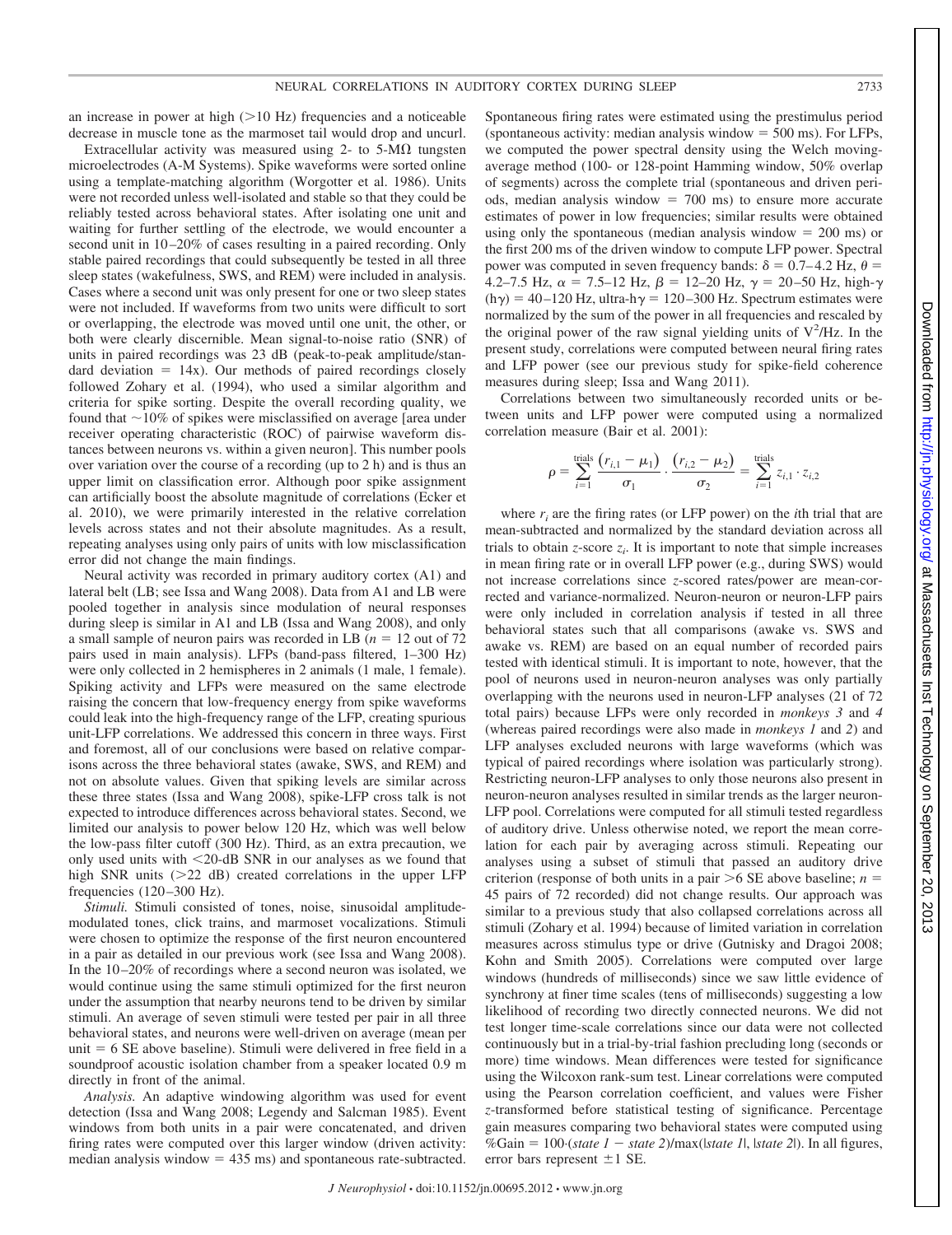# **RESULTS**

An example recording of three simultaneous single units is shown in Fig. 1. Although recorded on the same electrode and thus within close proximity of each other, these three units showed widely different responses during sleep (Awake-SWS-REM, *unit 1*: high-low-low, *unit 2*: low-high-low, *unit 3*: high-high-high; Fig. 1*A*) consistent with the heterogeneity of firing rate modulation observed in cortex during sleep (Edeline et al. 2001; Issa and Wang 2008). By recording simultaneously from neighboring neurons, we were able to measure noise correlations in each behavioral state. In the example in Fig. 1, correlations in trial-by-trial firing rates were not significant during wakefulness in both pairs tested (*unit 1,3* and *unit 2,3*; Fig. 1*B*, *left*) but were highly significant in SWS (Fig. 1*B*, *middle*). This increase during SWS occurred despite the fact that *unit 1* firing rate decreased in SWS, whereas *unit 2* firing rate increased in SWS (Fig. 1*A*). In other words, trial-by-trial noise covariance increased in SWS even though firing rates either increased or decreased in sleep.

Increased correlations in neural firing during SWS compared with wakefulness and REM were observed across the population of recorded pairs [median awake  $= 0.08 \pm 0.02$ , SWS  $=$  $0.20 \pm 0.02$ , REM =  $0.10 \pm 0.02$ , *P*(awake vs. SWS) = 0.002,  $P(\text{awake vs. REM}) = 0.99, n = 72$ ; Fig. 2*A*]. A similar trend for increased correlation in SWS compared with wakefulness was seen even in the best isolated unit pairs [median awake  $0.05 \pm 0.04$ , SWS =  $0.23 \pm 0.04$ , *P*(awake vs. SWS) = 0.01,  $n = 10, \leq 6\%$  spike sort errors compared with 11% errors in whole sample]. The difference in correlations in SWS compared with wakefulness and REM could not be accounted for by differences in spike sorting as misclassification error rates were similar across all three states [median awake  $= 9.2 \pm$ 0.8%, SWS =  $8.5 \pm 0.8$ %, REM =  $7.2 \pm 0.8$ %, *P*(awake vs. SWS) = 0.93, *P*(awake vs. REM) = 0.22,  $n = 80$  units]. We observed an increase in unit-unit correlations during SWS even for pairs where spike misclassification errors, and hence spurious correlations, decreased in SWS (change in correlation when spike misclassification errors in SWS compared with wakefulness increased =  $0.05 \pm 0.03$  vs. decreased =  $0.05 \pm 0.03$ 0.04,  $P = 0.94$ ,  $n_{\text{increased}} = 32$ ,  $n_{\text{decreased}} = 47$ ). An increase in correlations during SWS was also observed for stimuli that weakly drove responses and was robust to different levels of stimulus drive [median awake =  $-0.02 \pm 0.07$ , SWS = 0.15  $\pm$ 0.06,  $P(\text{awake vs. SWS}) = 0.47$ ,  $n = 20$ , response in both units  $\leq$ 0.33 SE above mean during wakefulness, which is the lower quartile of acoustic drive compared with 4.7 SE drive across all stimuli].

Unlike noise correlations, overall driven firing rates were similar in all three states [median awake =  $3.21 \pm 0.49$ ,  ${\rm SWS} = 2.85 \pm 0.45$ , REM = 3.04  $\pm$  0.43, *P*(awake vs. SWS) = 0.61, *P*(awake vs. REM) = 0.63,  $n = 72$ ; Fig. 2*B*]. Firing rates only changed by 2% in SWS compared with wakefulness (median =  $1.8\%$ , *P* = 0.70, *t*-test, *n* = 72), but firing rate correlations increased by 26% (median  $= 26.5\%, P = 0.0001,$ *t*-test,  $n = 72$ ). This increase in correlation occurred even when firing rates for both neurons in a pair decreased during SWS compared with wakefulness (change in correlation: both units decreased firing rate  $= 0.04 \pm 0.10$  vs. increased firing rate  $=$  $0.03 \pm 0.03$ ,  $P = 0.45$ ,  $n_{\text{both down}} = 13$ ,  $n_{\text{both up}} = 20$ ). Finally, in our previous work, we had found differential effects of SWS

on firing rates across sound level (Issa and Wang 2011), but when we separated SWS effects on neural correlations for quiet and loud sound levels in the present data, we found that correlations generally increased in SWS regardless of the sound level tested {change in correlation: quiet [0- to 20-dB sound pressure level (SPL)] =  $0.06 \pm 0.05$  vs. loud [70- to 90-dB SPL] =  $0.10 \pm 0.04$ ,  $P = 0.79$ ,  $n_{\text{quiet}} = 68$ ,  $n_{\text{load}} = 64$ stimuli}.

Neuron-neuron correlations were based on measurement of units recorded simultaneously on the same electrode and hence within close proximity of each other ( $\sim$ 100  $\mu$ m). To test more global correlations, we used the LFP as a proxy for activity at larger spatial scales. In particular, LFP power in the  $\gamma$ -band is thought to represent the collective activities of local groups of neurons in a 1- to 2-mm diameter region (Mitzdorf 1985) as evidenced by its correlation with both neural activity (Kayser et al. 2007; Kreiman et al. 2006; Liu and Newsome 2006; Ray and Maunsell 2011) and local blood oxygenation signals used in fMRI (Logothetis et al. 2001). When we tested neural correlations with more global LFP-h $\gamma$  activity (40–120 Hz), we found that correlations were higher in SWS compared with wakefulness and REM, although this difference did not reach significance in the comparison of SWS and wakefulness [median awake =  $0.12 \pm 0.03$ , SWS =  $0.13 \pm 0.02$ , REM =  $0.08 \pm 0.02$ , *P*(awake vs. SWS) = 0.20, *P*(awake vs. REM) = 0.01,  $n = 72$ ; Fig. 2*C*]. In addition, we found that unit-unit measures became strongly predictive of unit-LFP-h $\gamma$  measures in SWS ( $r = 0.50$ ,  $P = 0.002$ ,  $n = 37$ ), suggesting that local and global behavior become more consistent than in wakefulness and REM (wakefulness:  $r = 0.20$ ,  $P = 0.53$ ,  $n = 34$ ; REM:  $r = -0.13$ ,  $P = 0.23$ ,  $n = 33$ ; Fig. 2*D*). In the lower LFP frequency bands, correlations with neural activity were small in overall magnitude and were highest in REM (Fig. 2*C*).

Unlike during acoustic stimulation, unit-unit correlations during spontaneous activity did not increase in SWS compared with wakefulness and REM [median awake  $= 0.16 \pm 0.03$ ,  ${\rm SWS} = 0.19 \pm 0.02$ , REM = 0.14  $\pm$  0.03, *P*(awake vs. SWS) = 0.79, *P*(awake vs. REM) = 0.47,  $n = 65$ ; Fig. 3A]. This result may seem surprising because slow oscillations are expected to coordinate spontaneous activity during SWS (Steriade et al. 1993); however, we have previously shown that during acoustic stimulation slow oscillations play a more limited role in modulating neural firing in primary auditory cortex (Issa and Wang 2011). Second, we observed that unitunit correlations in spontaneous activity were somewhat predictive of unit-unit correlations during acoustic stimulation  $\text{(wakefulness: } r = 0.43, P < 0.01, n = 122; \text{SWS: } r = 0.39,$  $P < 0.01$ ,  $n = 136$ ; Fig. 3*B*). One possibility is that the slope of the relationship between spontaneous and driven activity correlations changes between states without the absolute magnitude of spontaneous correlations changing between states, but we found a similar slope between states (Fig. 3*B*). We emphasize, however, that these measures of firing rate covariation were qualitatively different; spontaneous activity correlations were 50% higher on average than those during acoustic stimulation (wakefulness: median spontaneous  $= 0.15 \pm 0.02$ vs. driven =  $0.10 \pm 0.02$ ,  $P = 0.02$ ,  $n = 122$ ; Fig. 3*C*), consistent with previous work (Jermakowicz et al. 2009; Smith and Kohn 2008). This difference could not be explained by a firing rate effect; at matched firing rates, spontaneous activity correlations were consistently higher than correlations during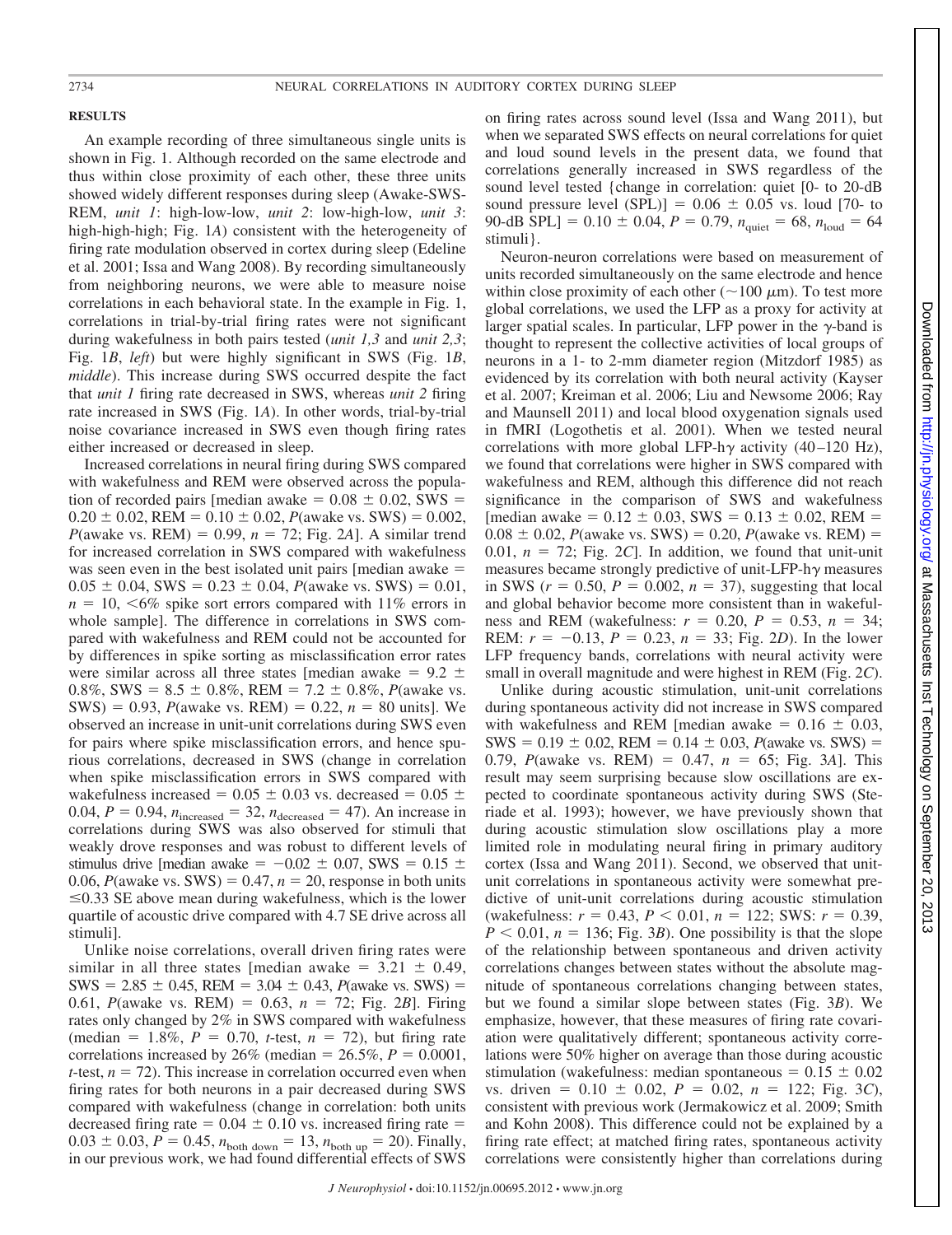

Fig. 1. Example units recorded simultaneously. A: 3 well-isolated single units (signal-to-noise ratio: *unit 1* = 38 dB, *unit 2* = 29 dB, *unit 3* = 28 dB; see *inset* for spike waveforms taken from the end of the recording) were recorded simultaneously for an episode of sleep [slow-wave sleep (SWS) 1 and rapid eye movement sleep (REM) 1] followed by wakefulness and a 2nd episode of sleep (SWS 2 and REM 2; 94 min total). These 3 units showed 3 different patterns of modulation during sleep. *Unit 1* was strongly driven by a sinusoidal amplitude-modulated (sAM) tone [carrier frequency = 8.7 kHz, modulation frequency = 128 Hz, 30-dB sound pressure level (SPL)] during wakefulness, but its response was strongly attenuated in SWS (gain =  $-73\%$ ) and REM (gain =  $-69\%$ ). On the other hand, *unit* 2 responded most strongly in SWS and had a weak response in wakefulness (gain in SWS =  $83\%$ ; sAM tone: carrier frequency =  $8.7$ kHz, modulation frequency = 1 Hz, 30-dB SPL). Finally, *unit 3* gave a consistent response across all states (gain in SWS = 15%, gain in REM = 18%; sAM tone: carrier frequency  $= 8.7$  kHz, modulation frequency  $= 128$  Hz, 30-dB SPL). Stimulus onset on each trial was at 100 ms, and stimulus offset was at 400 ms (vertical black lines). Gray boxes denote analysis window for computing firing rates (see MATERIALS AND METHODS). *B*: joint firing rates for pairs of units driven by the same stimulus (\*significance at the  $P \le 0.01$  level). *Units 1* and *3* were both driven by a 128-Hz sAM tone. During wakefulness, firing rates on individual trials were not correlated ( $r = 0.004$ ,  $P = 0.96$ ; *top left*). However, during SWS, *units 1* and 2 showed covariation in trial responses ( $r = 0.27$ ,  $P < 0.01$ ; *top middle*). Covariation became minimal in REM  $(r = -0.05, P = 0.47; top right)$ . Similarly, *units 2* and 3 (both driven by a 1-Hz sAM tone) showed strong trial-by-trial covariation in firing rate in SWS ( $r = 0.26$ ,  $P < 0.01$ ; *bottom left*) but not during wakefulness ( $r = 0.07$ ,  $P = 0.38$ ; *bottom middle*). Note that the increase in correlation of *units 1* and 2 with *unit 3* occurred despite firing rates changing in opposite directions (*unit 1* decreased whereas *unit 2* increased firing rate in SWS).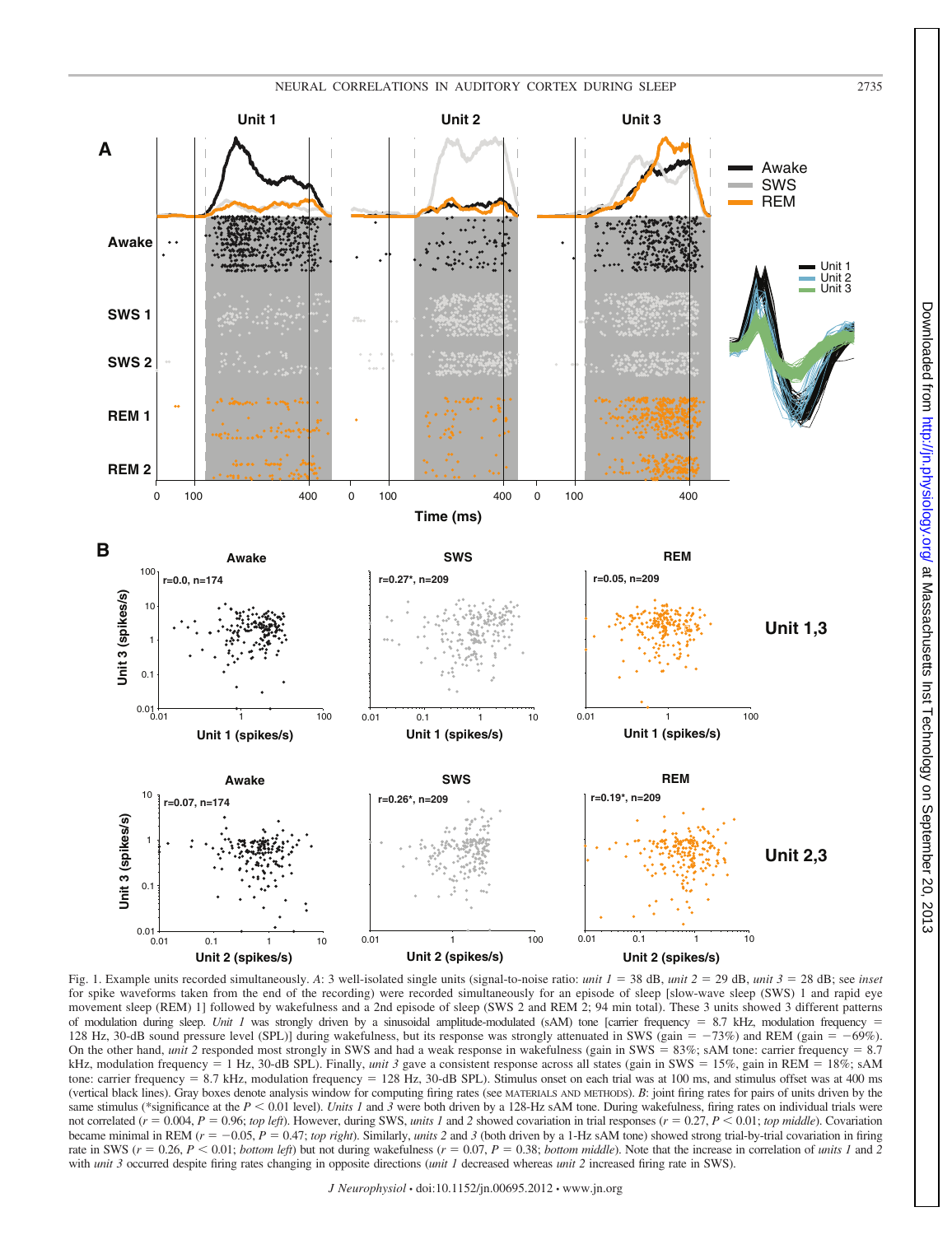

Fig. 2. Local and global correlations during acoustic stimulation in sleep. *A*: local neural correlations increased in SWS relative to wakefulness and REM during sound playing. *B*: firing rates were similar between wakefulness, SWS, and REM during acoustic stimulation. *C*: neural firing was weakly negatively correlated with low-frequency local field potential (LFP) power  $(\delta = 0.7 - 4.2 \text{ Hz}, \theta = 4.2 - 7.5 \text{ Hz}, \alpha = 7.5 - 12 \text{ Hz}, \beta = 12 - 20 \text{ Hz})$  and positively correlated with high-frequency LFP power  $[\gamma = 20-50 \text{ Hz}, \text{ high-}\gamma (\text{h}\gamma) = 40-120 \text{ Hz}]$ , and across behavioral states, the magnitude of unit-LFP correlations was similar. *D*: global (unit-LFP-h $\gamma$ ) measures of neural correlation became strongly predictive of local (unit-unit) measures of correlation in SWS (lines correspond to least-squares linear fits).

acoustic stimulation (Fig. 3*D*), and correlation strength did not depend on the mean firing rate in a pair (mean firing in a pair vs. unit-unit correlation,  $r = -0.001$ ,  $P = 0.96$ ,  $n = 2,029$ stimuli). Correlations were higher when both neurons in a pair jointly had high firing rates (upper vs. lower quartile of firing rates in population: median correlation  $= 0.18 \pm 0.04$  vs.  $-0.08 \pm 0.02$ ,  $P = 0.06$ ,  $n_{\text{upper}} = 94$ ,  $n_{\text{lower}} = 351$ ; upper vs. lower quartile of stimuli within each pair: median correlation  $0.27 \pm 0.04$  vs.  $0.11 \pm 0.04$ ,  $P = 0.36$ ,  $n = 47$ ,  $n_{\text{upper}} = 91$ ,  $n_{\text{lower}} = 90$ , but this increasing trend with joint firing rate would predict higher, not lower, correlations during acoustic drive compared with spontaneous activity.

Finally, we asked whether the pattern of correlations (i.e., which pairs of neurons were strongly or weakly correlated) changed during sleep. We found that correlations patterns in SWS were dissimilar from those in wakefulness (spontaneous:  $r = -0.09$ ,  $P = 0.48$ ; driven:  $r = 0.11$ ,  $P = 0.34$ ,  $n = 72$ ), whereas REM correlation patterns retained weak but significant similarity to awake patterns in both spontaneous and driven periods (spontaneous:  $r = 0.27$ ,  $P = 0.03$ ; driven:  $r =$ 0.40,  $P = 0.0004$ ,  $n = 65$ ; Fig. 4). Furthermore, at the unit-LFP-h $\gamma$  level, correlation patterns were weakly preserved across states (wakefulness vs. SWS:  $r = 0.21$ ,  $P = 0.08$ ; wakefulness vs. REM:  $r = 0.21$ ,  $P = 0.08$ ; Fig. 4, right bars). In sum, the pattern (Fig. 4) and the magnitude (Fig. 2) of

unit-unit and unit-LFP-h $\gamma$  correlations were modified in SWS compared with wakefulness.

# **DISCUSSION**

We have shown that neural correlations during acoustic stimulation are higher in SWS than during wakefulness and REM. Correlations increased in local (unit-unit) measures but not as strongly in global (unit-LFP) measures, which might reflect correlated activity at different spatial scales. Importantly, the strongest effects of SWS were observed during evoked activity, not spontaneous activity. Previous work had not studied single neuron correlations using sensory stimulation during sleep, instead focusing on unit-LFP or unit-EEG correlations (Destexhe et al. 1999) or correlations during spontaneous neural firing (Wilson and McNaughton 1994). Here, we used acoustic stimulation to drive strong responses in the network during sleep. It remains an open question whether using similar methods in other cortical sensory areas (e.g., somatosensory cortex) would reveal similar changes in neural correlation during SWS. However, our results are broadly consistent with an increasing body of literature showing that neural correlations increase in unaroused states (i.e., sleep or quiet waking), whereas neural responses become decorrelated in aroused states (e.g., attention or active exploration; Cohen and Maunsell 2009; Destexhe et al. 1999; Poulet and Petersen



Fig. 3. Neural correlations during spontaneous activity in sleep. *A*: local neural correlations did not change in SWS relative to wakefulness and REM during spontaneous activity. *B*: neural correlations measured during spontaneous activity were predictive of correlation patterns during driven activity (lines correspond to least-squares linear fits). *C*: trial-by-trial covariation in recorded pairs was 50% stronger during spontaneous activity as during acoustic drive in wakefulness. *D*: correlations were higher in spontaneous activity than in stimulus driven activity (not spontaneous rate-subtracted) even for matched mean firing rates in a pair.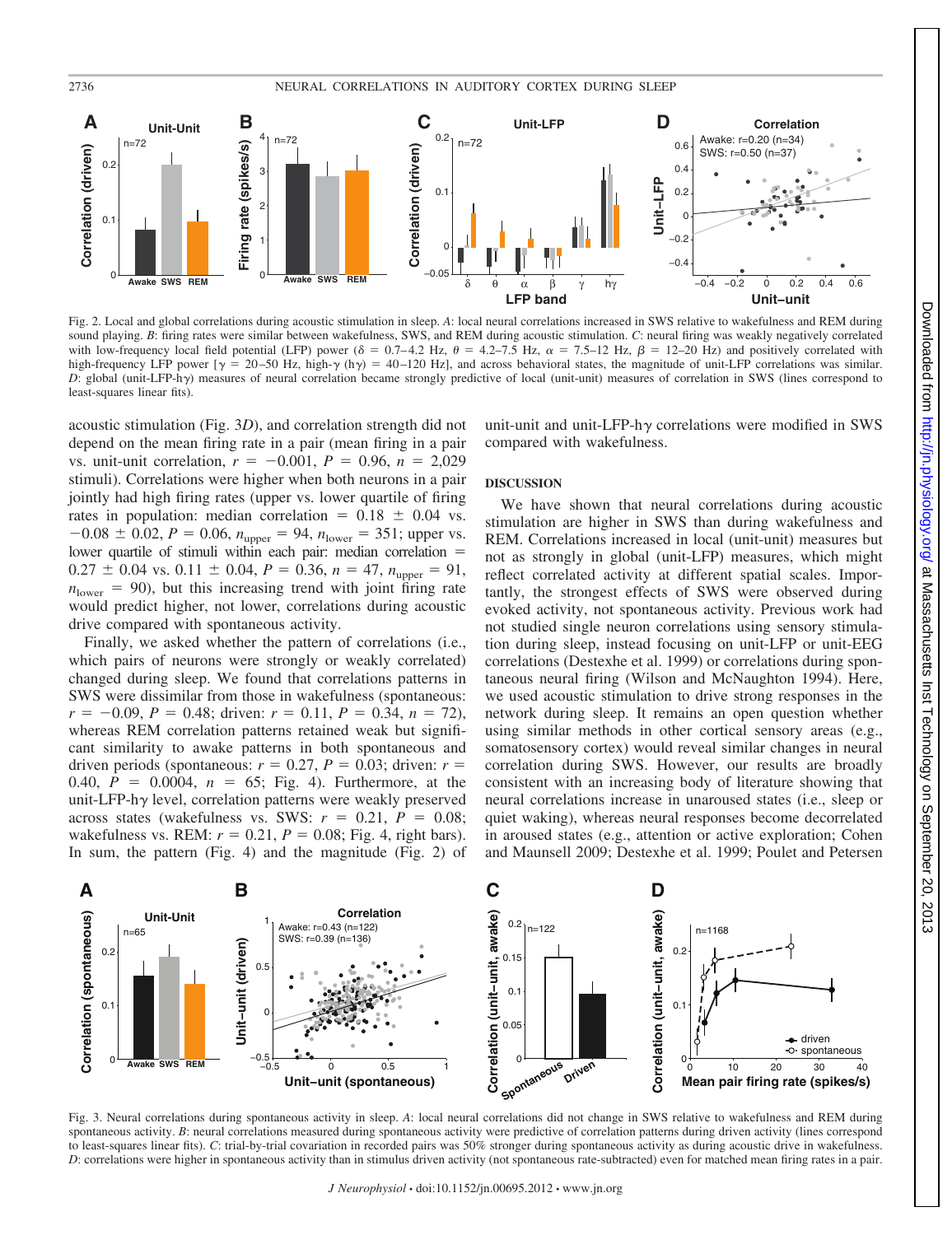

Fig. 4. Patterns of correlation during sleep. The pattern of correlations in SWS (which pairs were strongly or weakly correlated) was not similar to the pattern in wakefulness, whereas REM correlation patterns had stronger similarity to awake patterns. This trend was present in the local (unit-unit) but not global  $(\text{unit-LFP-h}\gamma)$  measures used for computing correlation. spont, Spontaneous.

2008) or during stimulation of reward centers (Goard and Dan 2009). An important exception may be REM, which as an unaroused state showed similar correlation patterns to wakefulness and tends to share other neural response properties with aroused behavioral states (Issa and Wang 2011).

How the network transitions from a default mode of correlation to less-correlated activity during attention or sensory stimulation remains an open question. In primary visual cortex, activation of local acetylcholine receptors leads to decorrelated network states (Goard and Dan 2009), and in studies of attention, increased activity in inhibitory neurons may be involved in decorrelating responses (Mitchell et al. 2007). Another possible coordinating mechanism are global oscillations, which become stronger during SWS (Destexhe et al. 1999; for review, see Kohn et al. 2009). Contrary to the idea of slow oscillations, which have been shown to increase LFP-LFP coherence in spontaneous activity during SWS (Destexhe et al. 1999) and which would have increased correlations in general (Steriade et al. 1993), a novel finding of this study is that correlated activity increased specifically during acoustic stimulation, suggesting that shared local inputs recruited during acoustic drive may be important additional factors. This does not rule out an effect of slow oscillations in our work. We have previously observed a clear influence of slow oscillations on spontaneous neural firing as measured by spike-field coherence, but this pattern was strongly disrupted during acoustically driven activity (Issa and Wang 2011; see their Fig. 7). It is plausible that the influence of slow oscillations is reduced by external stimulation, which is thought to disrupt these oscillations (Nauhaus et al. 2009).

Besides global mechanisms such as slow oscillations, our previous work suggested that local inputs also change during SWS. Specifically, response suppression decreased during SWS at high sound levels, whereas response excitation decreased at low sound levels, leading to small overall average change in firing rates (Issa and Wang 2011). Given that excitatory and inhibitory inputs may both be changing in SWS, it is difficult to speculate how noise correlations would be modified in sleep. We attempted to isolate the role of suppressive inputs in modifying noise correlations by examining different sound levels or by examining pairs for which responses were less suppressed in SWS, but we found no clear evidence that weaker suppression in SWS uncovered stronger correlations. In fact, both excitation and inhibition are likely to contribute common inputs. For example, divisive normalization mechanisms typically involve common inhibitory input such that weaker inhibition would decrease correlations in SWS as opposed to the increase we observed (Cohen and Maunsell 2009). Further knowledge about the underlying circuit will be required to determine the mechanisms leading to different levels of noise correlation across behavioral states such as attention and sleep.

Correlations between neurons are more difficult to measure than mean firing rates and tend to be small in magnitude. However, they can provide insight into network architecture and functional connectivity. For example, even weak pairwise correlations can imply strongly correlated global states (Schneidman et al. 2006) and have been used to account for higher-order correlations in the retina (Schneidman et al. 2006; Shlens et al. 2006). For larger networks of neurons such as in cortex, theoretical work suggests that pairwise correlations will tend to have almost no predictive power as network size increases (Roudi et al. 2009), and a recent empirical study has shown the importance of higher-order correlations beyond second order in accounting for simultaneously recorded neural populations in primary visual cortex (Koster et al. 2013). At a more functional level, correlations among neurons can limit sensory coding capacity if neural tuning curves are highly overlapping, which is unlikely, or if suboptimal readout schemes such as simple averaging are used (Abbott and Dayan 1999; Zohary et al. 1994). Neural correlations may be a proxy for the functional independence of inputs and the effectiveness of sensory processing. Under this view, SWS sits at one end of a continuous spectrum of arousal level and sensory processing with attention at the other end reflecting peak arousal and performance and reduced correlations (Cohen and Maunsell 2009). Correlated activity, however, is also thought to be an indicator of coordinated replay of waking experience during sleep (Wilson and McNaughton 1994). This points to an alternative interpretation that increases in correlation during deep sleep, although limiting auditory processing of external events, may reflect a novel state of the network conducive to processing internal events.

### **ACKNOWLEDGMENTS**

We thank A. Pistorio, E. Bartlett, D. Bendor, P. Crum, and Y. Zhou for help with animal care.

Present address of E. B. Issa: McGovern Institute for Brain Research, Dept. of Brain and Cognitive Sciences, Massachusetts Institute of Technology, Cambridge, MA 02139.

#### **GRANTS**

This research was supported by National Institute on Deafness and Other Communication Disorders Grant DC-03180 (X. Wang) and a Whitaker Fellowship (E. B. Issa).

# **DISCLOSURES**

The authors declare no conflicts of interest.

# **AUTHOR CONTRIBUTIONS**

E.B.I. and X.W. conception and design of research; E.B.I. performed experiments; E.B.I. analyzed data; E.B.I. and X.W. interpreted results of experiments; E.B.I. prepared figures; E.B.I. drafted manuscript; E.B.I. and